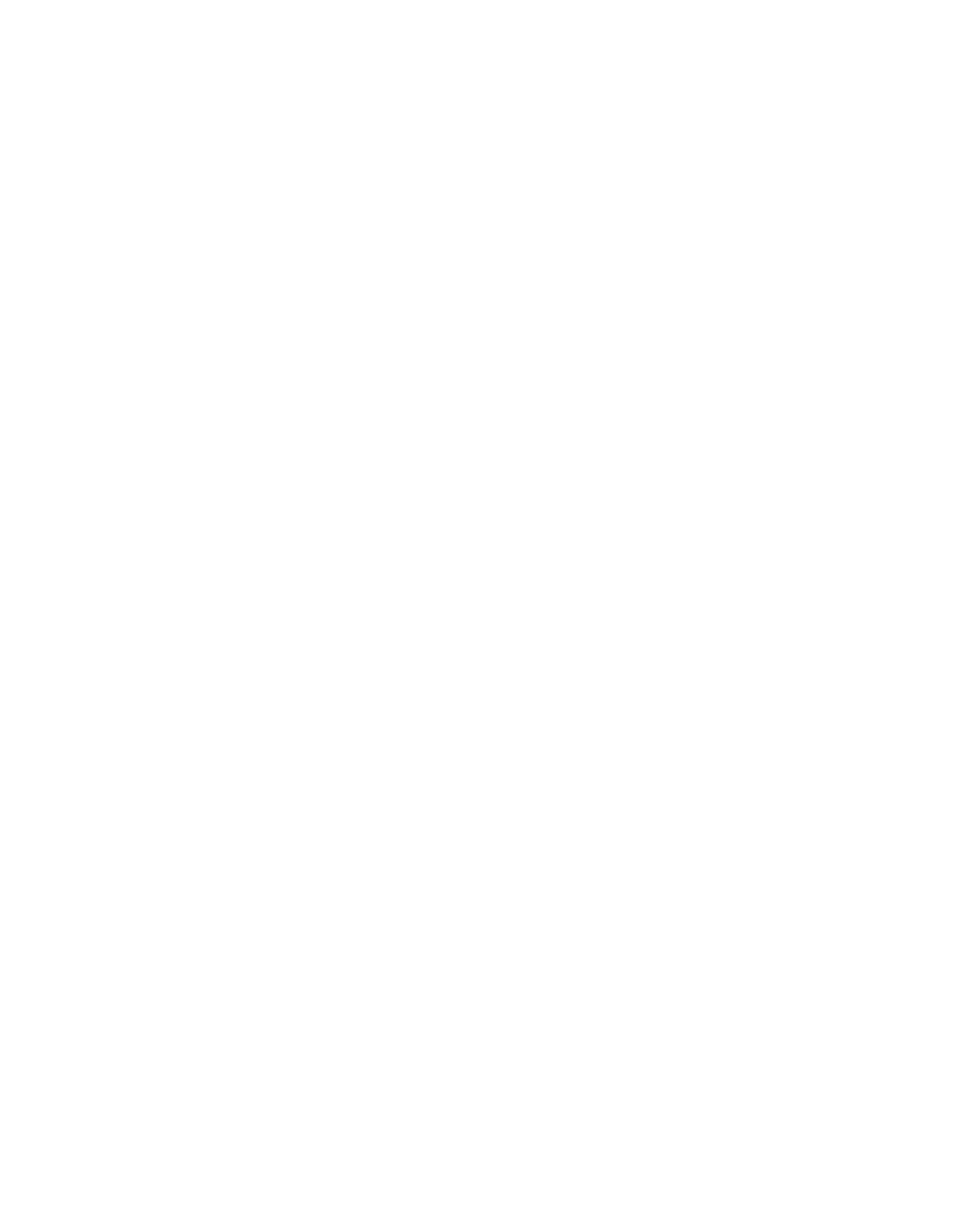





| 16. | <b>Education</b>            |                          |      |
|-----|-----------------------------|--------------------------|------|
|     |                             | <b>Table of Contents</b> | Page |
|     | <b>Hampton City Schools</b> |                          | 383  |

This section contains a summation of the Hampton City Schools ("HCS") budget, specifically the sources of revenue. HCS is a separate entity from the City of Hampton and has its own detailed budget. State law requires localities to include, at a minimum, a summary of the local school district's total budget. Please contact Hampton City Schools for more detailed information on their budget.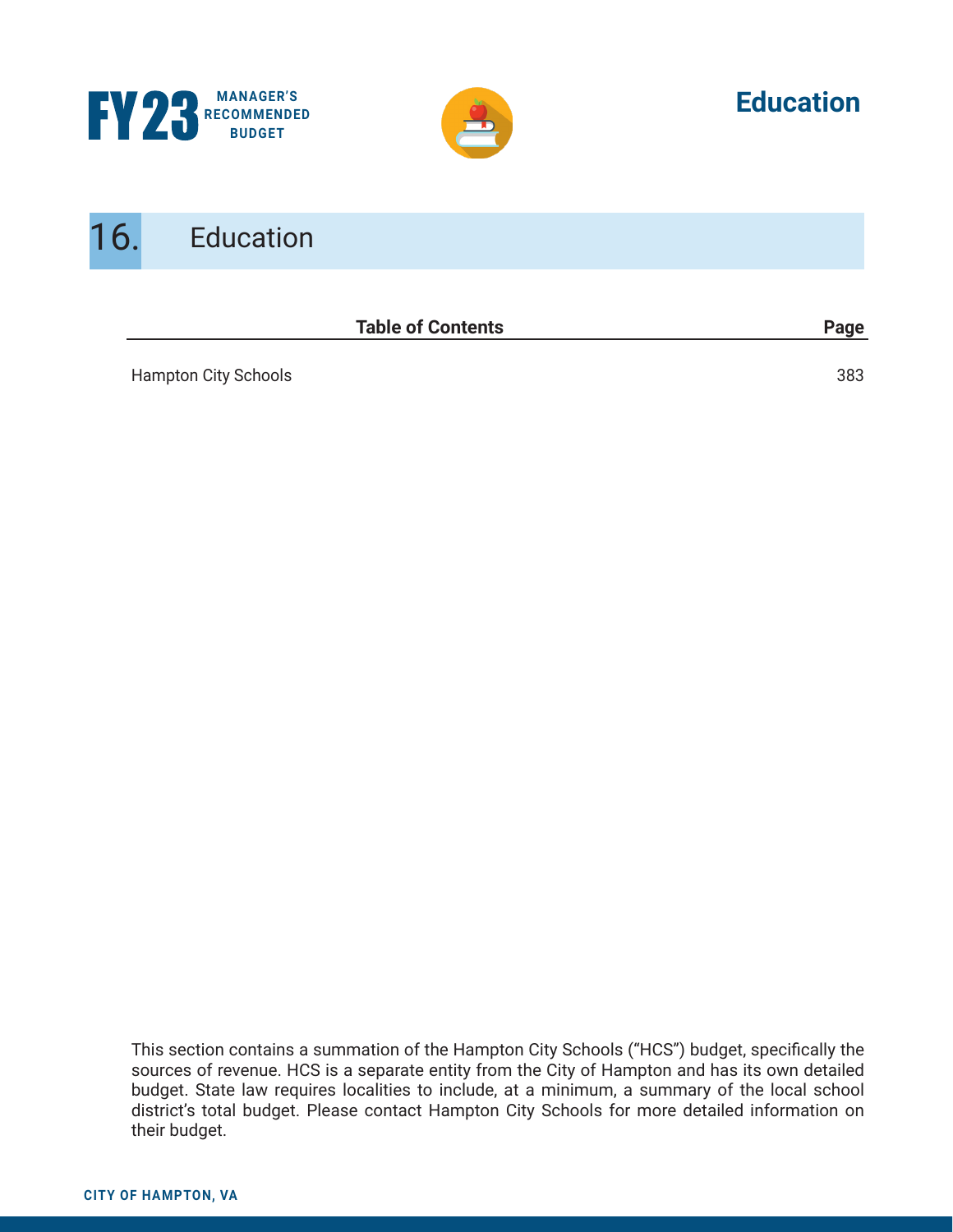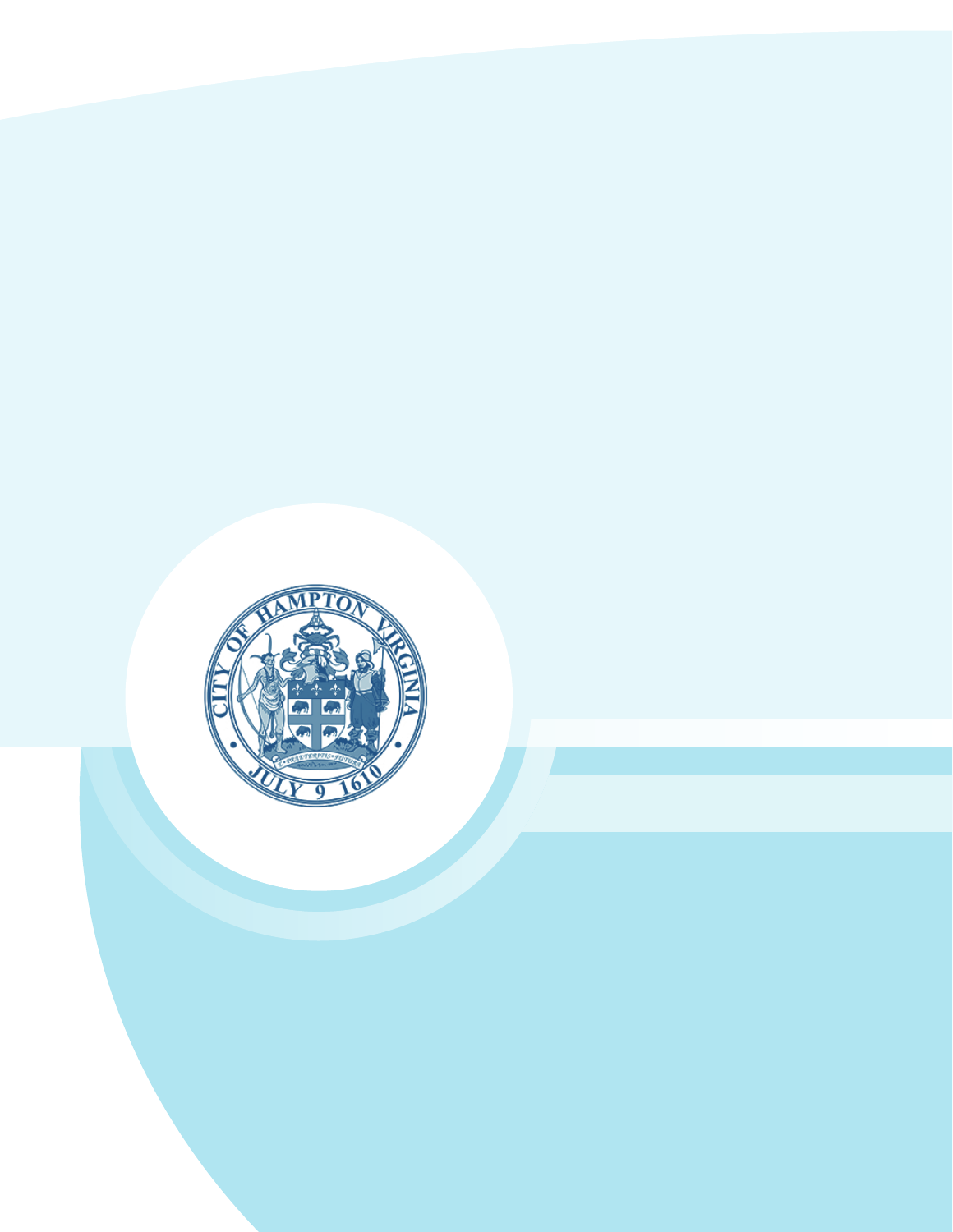



## **Education – Hampton City Schools**

### Mission

The School Board of the City of Hampton is comprised of seven members, elected at-large by the citizens of Hampton, to serve staggered terms of four years. The School Board and the Superintendent of Schools exercise all powers conferred and perform all the duties imposed upon them by general law, including but not limited to the allocation of funds for public education in the City of Hampton.



#### **Grand Total 210,456,464 221,138,197 236,514,205 236,514,205 268,115,065** *31,600,860*

\* Actual expenditures may include utilization of rollover funds from previous years.

\*\*Excludes funding in the City's Capital Budget for Hampton City Schools.

| <b>Staffing History</b> |                |                |                       |                  |                       |                          |  |  |  |  |  |
|-------------------------|----------------|----------------|-----------------------|------------------|-----------------------|--------------------------|--|--|--|--|--|
|                         | 2020<br>Actual | 2021<br>Actual | 2022<br><b>Budget</b> | 2022<br>Adjusted | 2023<br><b>Budget</b> | Increase /<br>(Decrease) |  |  |  |  |  |
| <b>Total Positions</b>  | 2,605.1        | 2,677.2        | 2,653.2               | 2,653.2          | 2.690.4               | 37.2                     |  |  |  |  |  |

#### *Budget Note*

The increase in this budget is attributed to: (1) A compensation package that includes a 5% compensation increase for full and part-time, excluding flat rate, temporary positions and some part-time teaching positions; teacher salary scale adjustments; additional salary adjustments and supplements for support staff; and an increase minimum wage to \$12.00; (2) The addition of 37.2 new positions (e.g. teachers, teacher specialists, instructional assistants, school security officer); and, (3) Continuation of capital and technological investments.